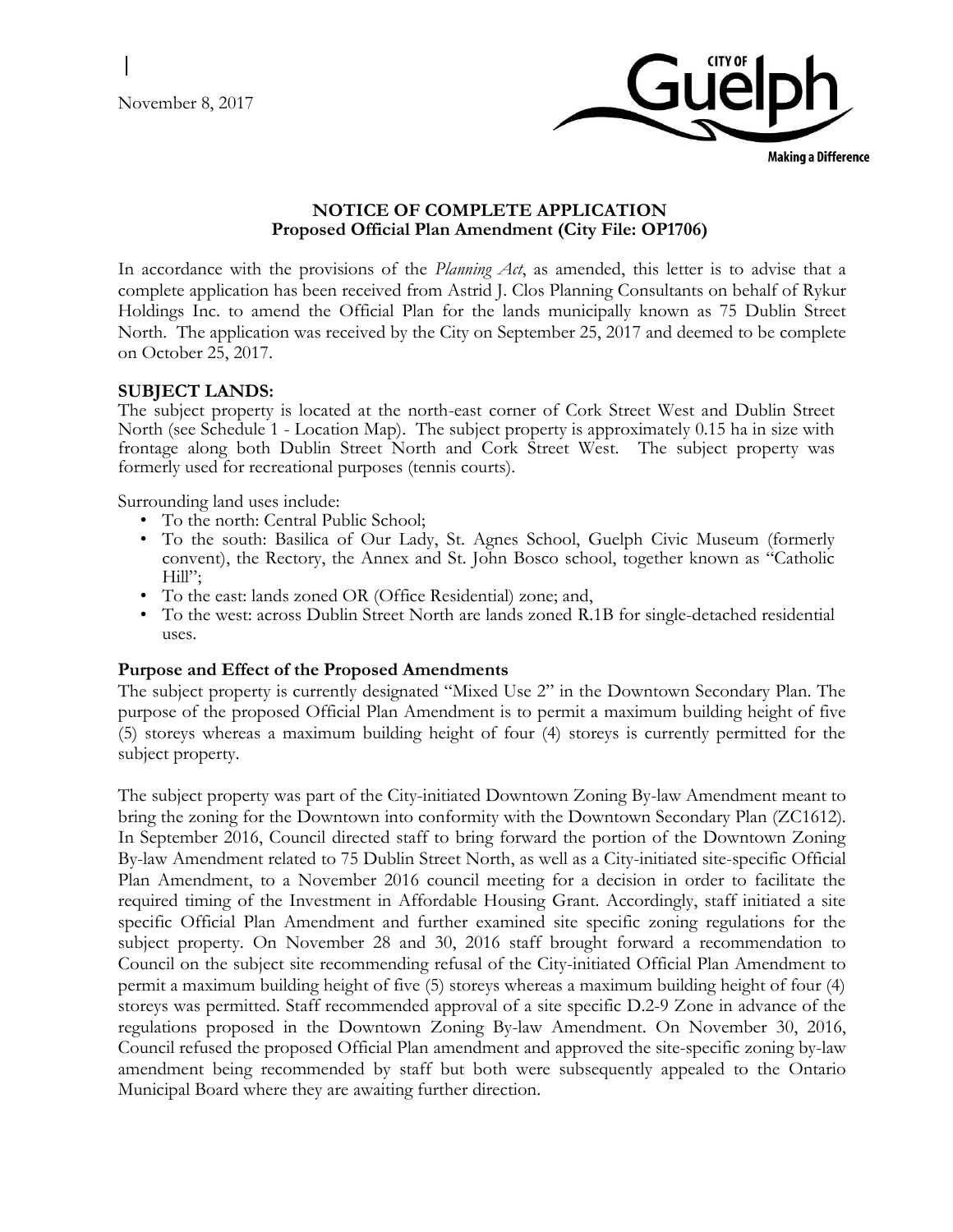If approved, this Official Plan amendment would permit the development of a proposed fivestorey residential building, proposed to contain 35 apartment units.

The conceptual site plan and building elevations are included in **Schedule 2**.

The following information is available in support of the amendments and can be found at **guelph.ca/current-development-applications/**

- 1. Planning Justification Report, prepared by Astrid J. Clos Planning Consultants, dated September 21, 2017.
- 2. Site Concept Plan prepared by Astrid J. Clos Planning Consultants, dated October 31, 2016
- 3. Draft Official Plan Amendment
- 4. Churchill Court Urban Design Brief, prepared by James Fryett Architect Inc., dated September 14, 2017.
- 5. Cultural Heritage Resource Impact Assessment, prepared by CHC Limited, dated October 24, 2016.
- 6. Phase 1 Environmental Site Assessment, prepared by Chung and Vander Doelen Engineering Inc., dated October 4, 2016.
- 7. Transportation Impact Study Update, prepared by Paradigm Transportation Solutions Ltd., dated September 2017.
- 8. Preliminary Site Servicing and Stormwater Management Plan (together with Site Grading and Servicing Plan), prepared by GM BluePlan Engineering Ltd., dated September 19, 2017.

# **Statutory Public Meeting**

A separate notice will be mailed to you at a later date confirming the date, time and location of a Statutory Public Meeting as required under the *Planning Act*.

The public may view information and material relating to this application at the City of Guelph's Planning Services office located at 1 Carden Street, 3<sup>rd</sup> Floor, Guelph, ON, Monday to Friday, between 8:30 am and 4:00 pm.

**If you wish to be notified of the decision of the Council of the City of Guelph in respect to the proposed Official Plan Amendment, you must make a written request to the City Clerk, City Hall, 1 Carden Street, Guelph, ON, N1H 3A1.**

# **Appeals**

**If a person or public body does not make oral submissions at a public meeting or make written submissions to the City of Guelph before the by-law is passed:** 

- **i. The person or public body is not entitled to appeal the decision of the Council of the City of Guelph to the Ontario Municipal Board.**
- **ii. The person or public body may not be added as a party to the hearing of an appeal before the Ontario Municipal Board unless, in the opinion of the Board, there are reasonable grounds to do so.**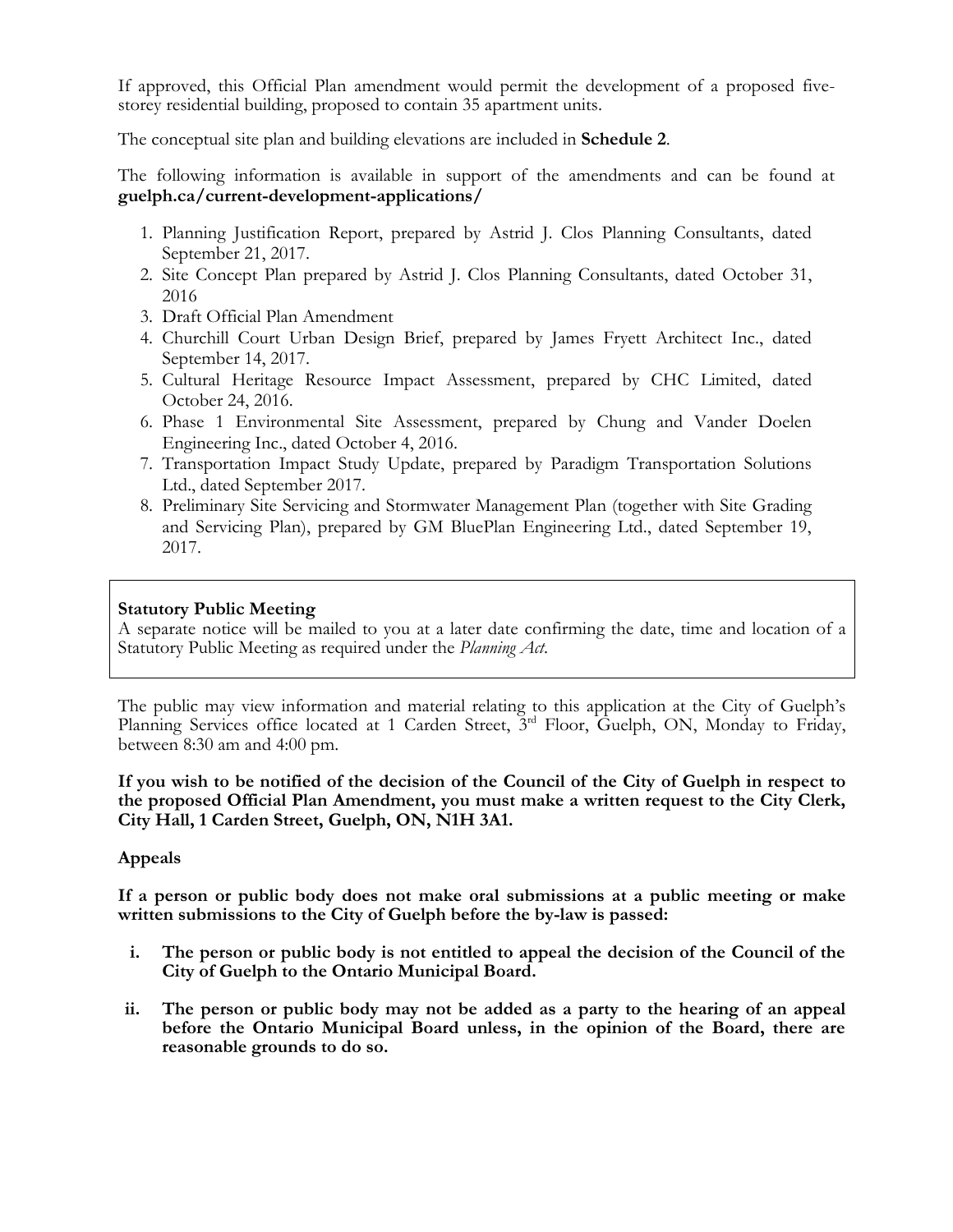### **REQUIREMENT FOR OWNERS OF MULTI-TENANT & APARTMENT BUILDINGS**

Upon receiving this Notice, owners of multi-tenant or apartment buildings with seven (7) or more residential units are required under the *Planning Act* to post this Notice in a location that is clearly visible to all tenants (i.e. building or community notice board). This Notice can be replaced with the Notice of Public Meeting once it is received.

**Personal information:** as defined by the *Municipal Freedom of Information and Protection of Privacy Act* (MFIPPA) is collected under the authority of the *Municipal Act*, 2001, and in accordance with the provisions of MFIPPA. Personal information collected in relation to materials submitted for an agenda will be used to acknowledge receipt, however, please be aware that your name is subject to disclosure by way of publication of the agenda. If you have questions about this collection; use, and disclosure of this information, please contact the City of Guelph's Access, Privacy and Records Specialist in the City Clerk's office at 519-822-1260 or **clerks@guelph.ca**.

**Recording Notification:** as defined by the *Municipal Freedom of Information and Protection of Privacy Act* (MFIPPA) is collected under the authority of the *Municipal Act*, 2001, and in accordance with the provisions of MFIPPA. As public meetings of Council and Standing Committees may be recorded by Cable TV network and broadcast on a local channel, your image may be seen as part of this broadcast. If you have questions about this collection; use, and disclosure of this information, please contact the City of Guelph's Access, Privacy and Records Specialist in the City Clerk's office at 519- 822-1260 or **clerks@guelph.ca**.

### **For more information about this application, or to submit comments, please contact:**

Katie Nasswetter Senior Development Planner Planning Services **Infrastructure, Development and Enterprise** T 519-837-5616, ext. 2356 E [katie.nasswetter@guelph.ca](mailto:katie.nasswetter@guelph.ca)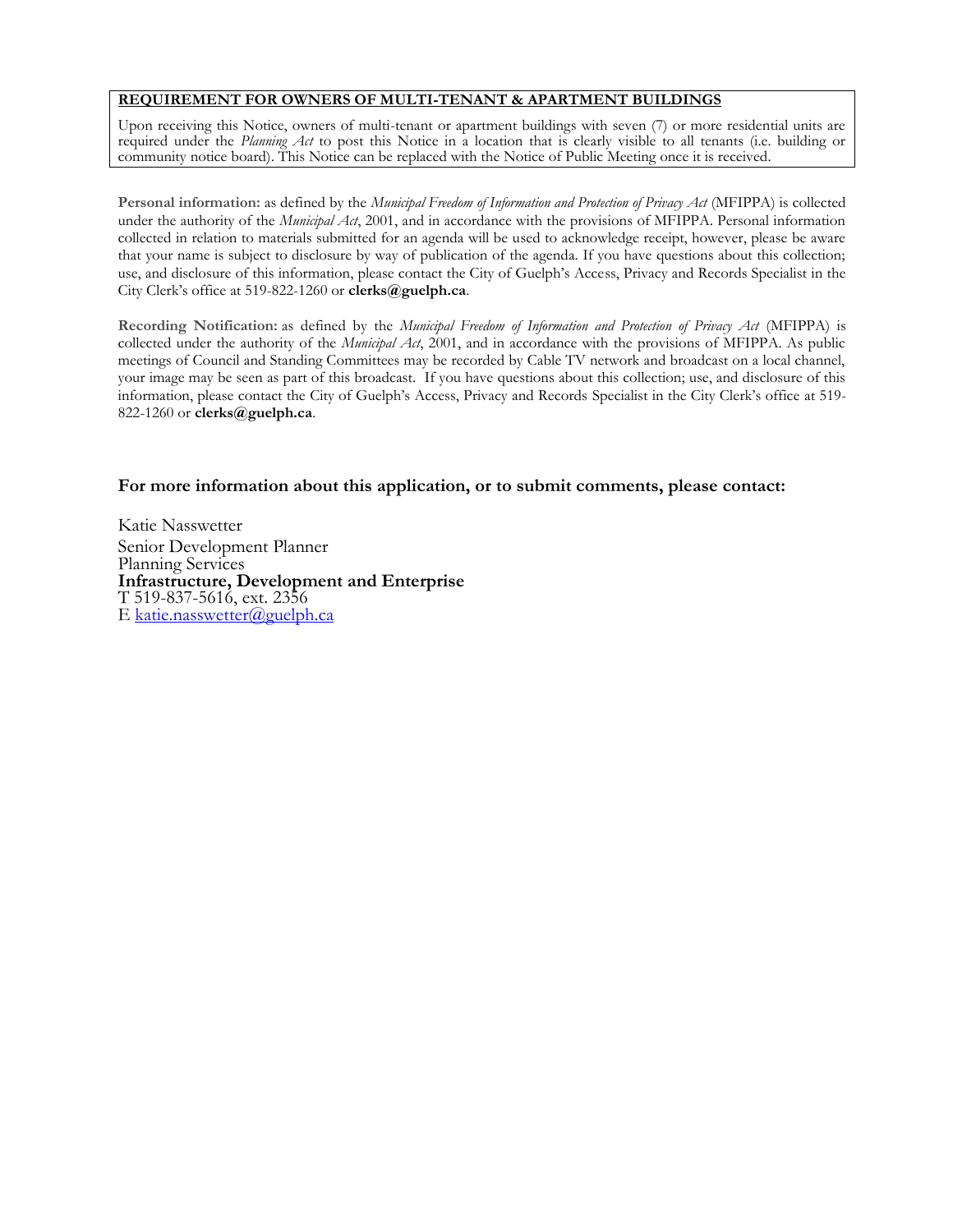**Schedule 1 Location Map and 120m Circulation**

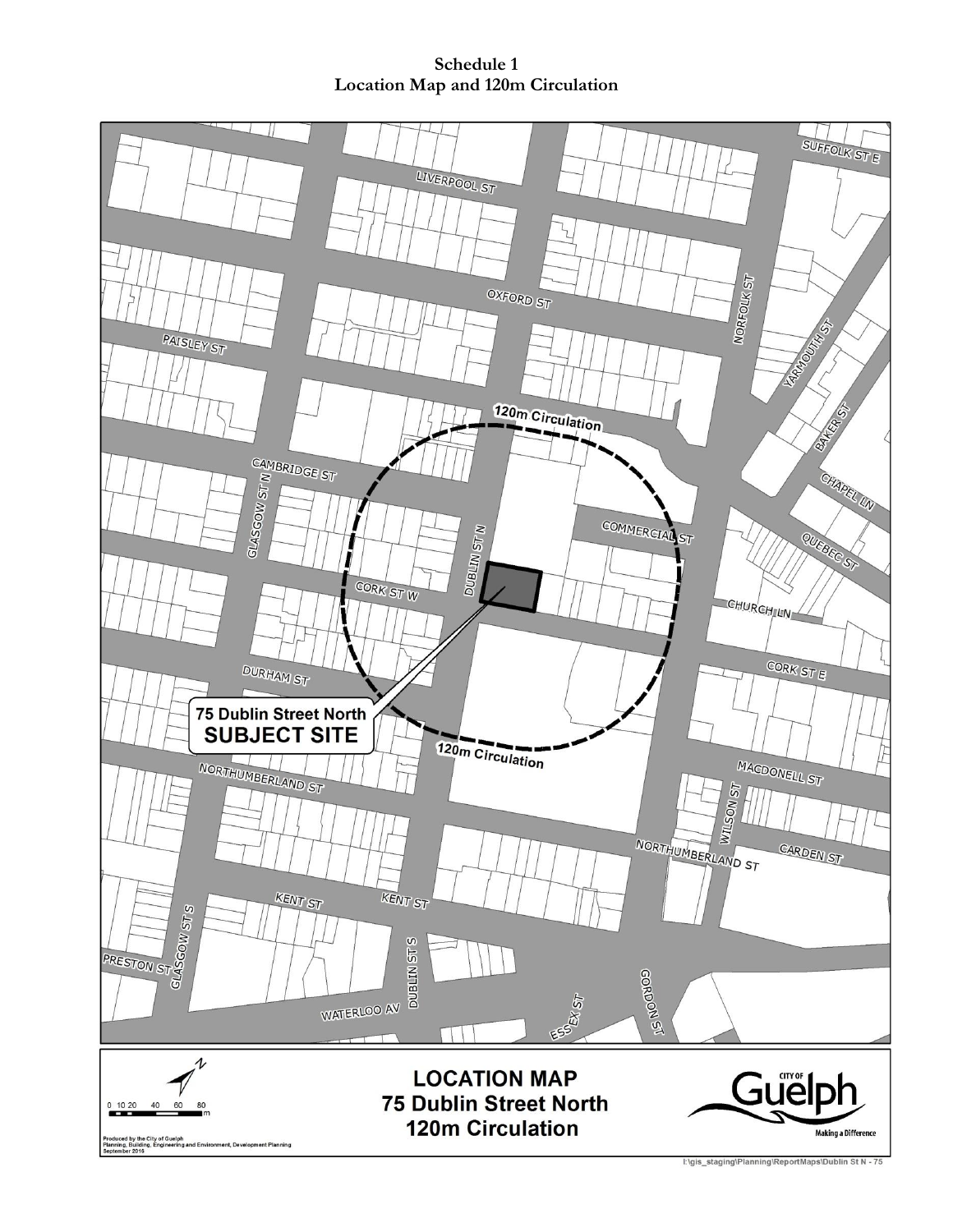**Schedule 2 Concept Plan and Proposed Elevations**